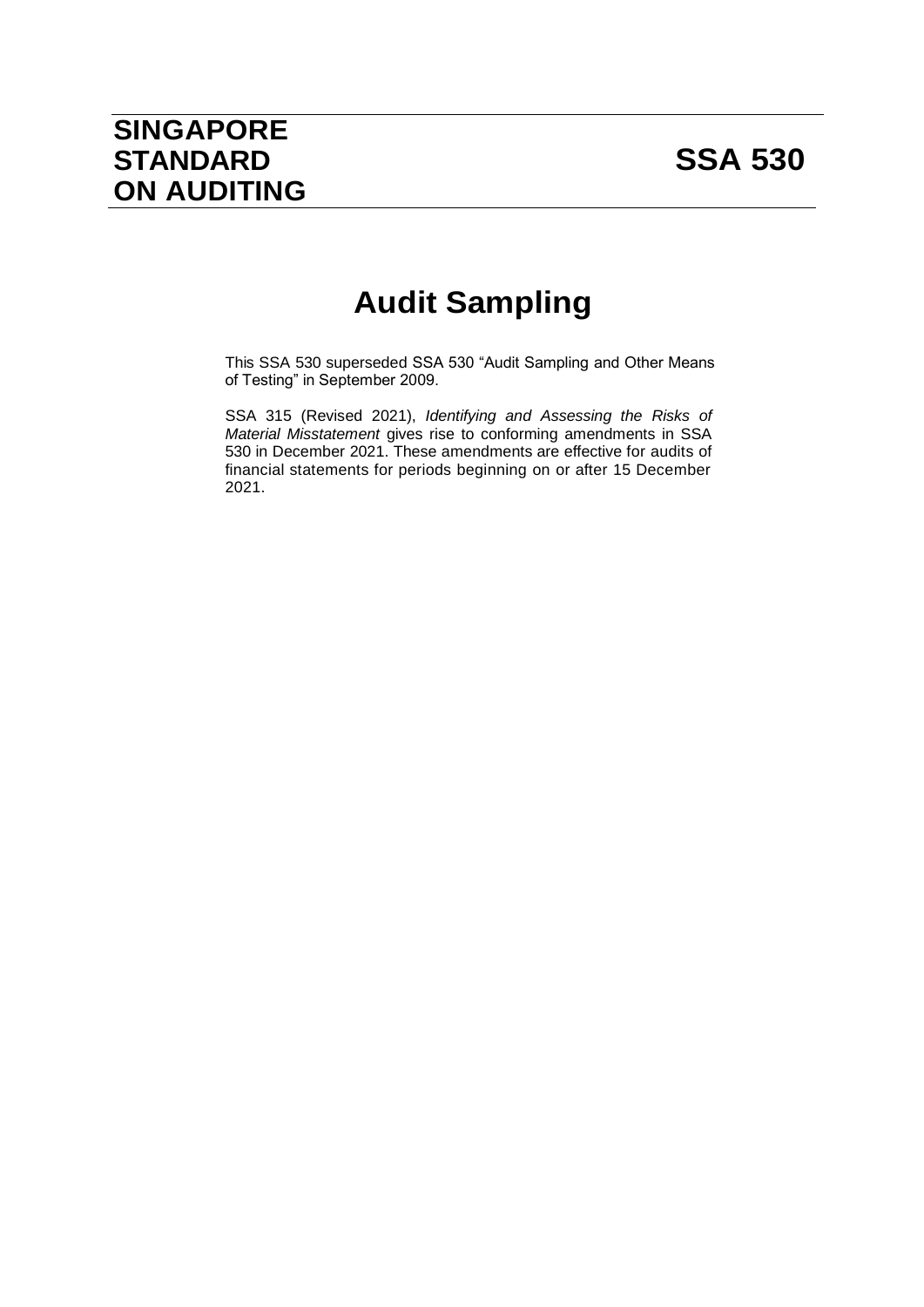# **SINGAPORE STANDARD ON AUDITING 530 AUDIT SAMPLING**

(Effective for audits of financial statements for periods beginning on or after 15 December 2021)

#### **CONTENTS**

Paragraph

| <b>Foreword</b>                                                               |             |
|-------------------------------------------------------------------------------|-------------|
| <b>Introduction</b>                                                           |             |
| Scope of this SSA                                                             | $1 - 2$     |
| <b>Effective Date</b>                                                         | 3           |
| Objective                                                                     | 4           |
| <b>Definitions</b>                                                            | 5           |
| <b>Requirements</b>                                                           |             |
| Sample Design, Size and Selection of Items for Testing                        | $6 - 8$     |
| Performing Audit Procedures                                                   | $9 - 11$    |
| Nature and Cause of Deviations and Misstatements                              | $12 - 13$   |
| <b>Projecting Misstatements</b>                                               | 14          |
| <b>Evaluating Results of Audit Sampling</b>                                   | 15          |
| <b>Application and Other Explanatory Material</b>                             |             |
| Definitions                                                                   | $A1 - A3$   |
| Sample Design, Size and Selection of Items for Testing                        | $A4 - A13$  |
| Performing Audit Procedures                                                   | $A14 - A16$ |
| Nature and Cause of Deviations and Misstatements                              | A17         |
| <b>Projecting Misstatements</b>                                               | A18-A20     |
| <b>Evaluating Results of Audit Sampling</b>                                   | $A21 - A23$ |
| Appendix 1: Stratification and Value-Weighted Selection                       |             |
| Appendix 2: Examples of Factors Influencing Sample Size for Tests of Controls |             |
| Appendix 3: Examples of Factors Influencing Sample Size for Tests of Details  |             |
| Appendix 4: Sample Selection Methods                                          |             |

Singapore Standard on Auditing (SSA) 530, "Audit Sampling" should be read in conjunction with SSA 200, "Overall Objectives of the Independent Auditor and the Conduct of an Audit in Accordance with Singapore Standards on Auditing."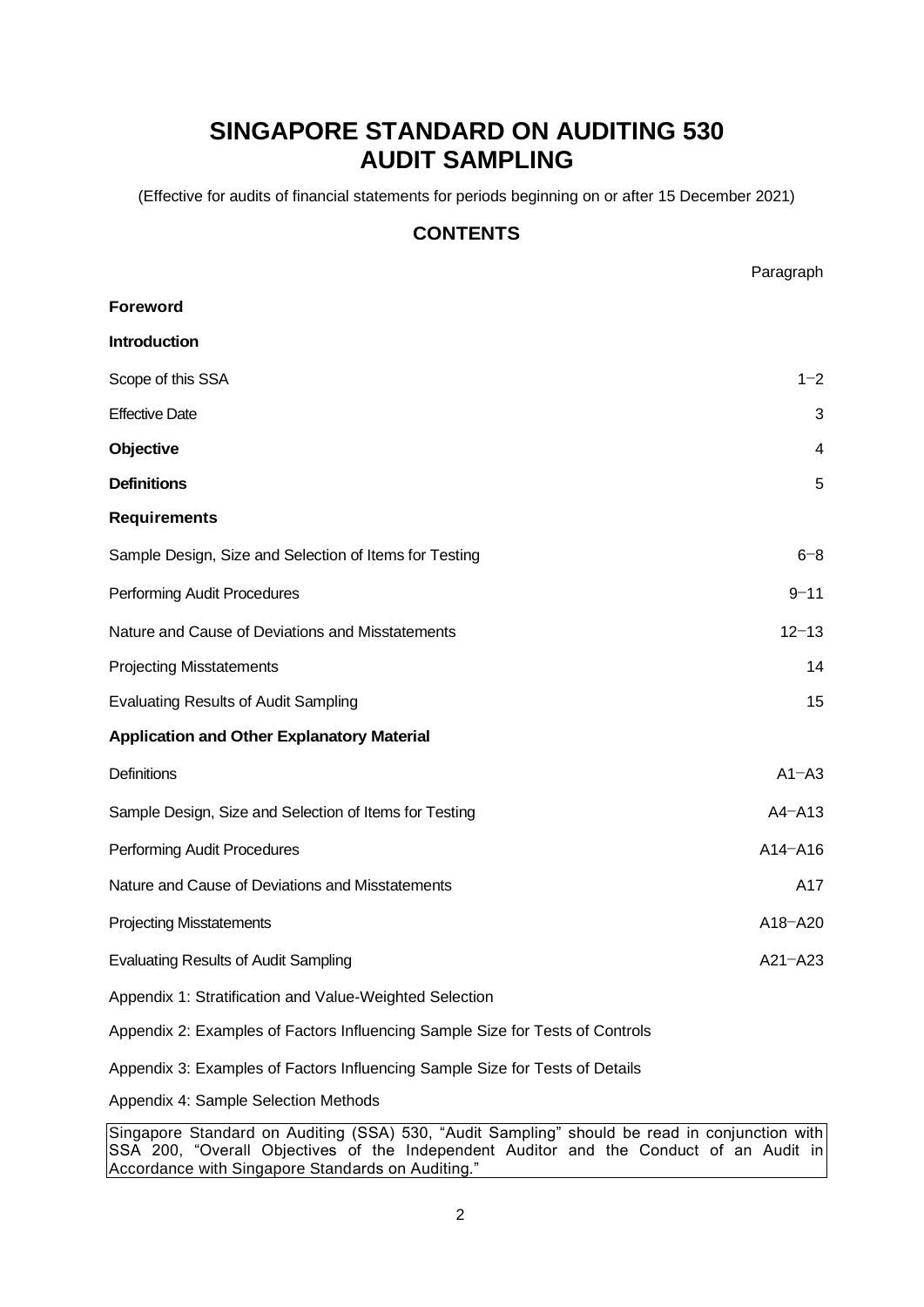# **SINGAPORE STANDARD SSA 530 ON AUDITING**

# **Foreword**

This Standard is based on International Standard on Auditing 530.

# **Introduction**

### **Scope of this SSA**

- 1. This Singapore Standard on Auditing (SSA) applies when the auditor has decided to use audit sampling in performing audit procedures. It deals with the auditor's use of statistical and nonstatistical sampling when designing and selecting the audit sample, performing tests of controls and tests of details, and evaluating the results from the sample.
- 2. This SSA complements SSA 500,<sup>1</sup> which deals with the auditor's responsibility to design and perform audit procedures to obtain sufficient appropriate audit evidence to be able to draw reasonable conclusions on which to base the auditor's opinion*.* SSA 500 provides guidance on the means available to the auditor for selecting items for testing, of which audit sampling is one means.

#### **Effective Date**

3. This SSA is effective for audits of financial statements for periods beginning on or after 15 December 2021.

# **Objective**

4. The objective of the auditor, when using audit sampling, is to provide a reasonable basis for the auditor to draw conclusions about the population from which the sample is selected.

# **Definitions**

- 5. For purposes of the SSAs, the following terms have the meanings attributed below:
	- (a) Audit sampling (sampling) The application of audit procedures to less than 100% of items within a population of audit relevance such that all sampling units have a chance of selection in order to provide the auditor with a reasonable basis on which to draw conclusions about the entire population.
	- (b) Population The entire set of data from which a sample is selected and about which the auditor wishes to draw conclusions.
	- (c) Sampling risk The risk that the auditor's conclusion based on a sample may be different from the conclusion if the entire population were subjected to the same audit procedure. Sampling risk can lead to two types of erroneous conclusions:

<sup>1</sup> SSA 500, "Audit Evidence."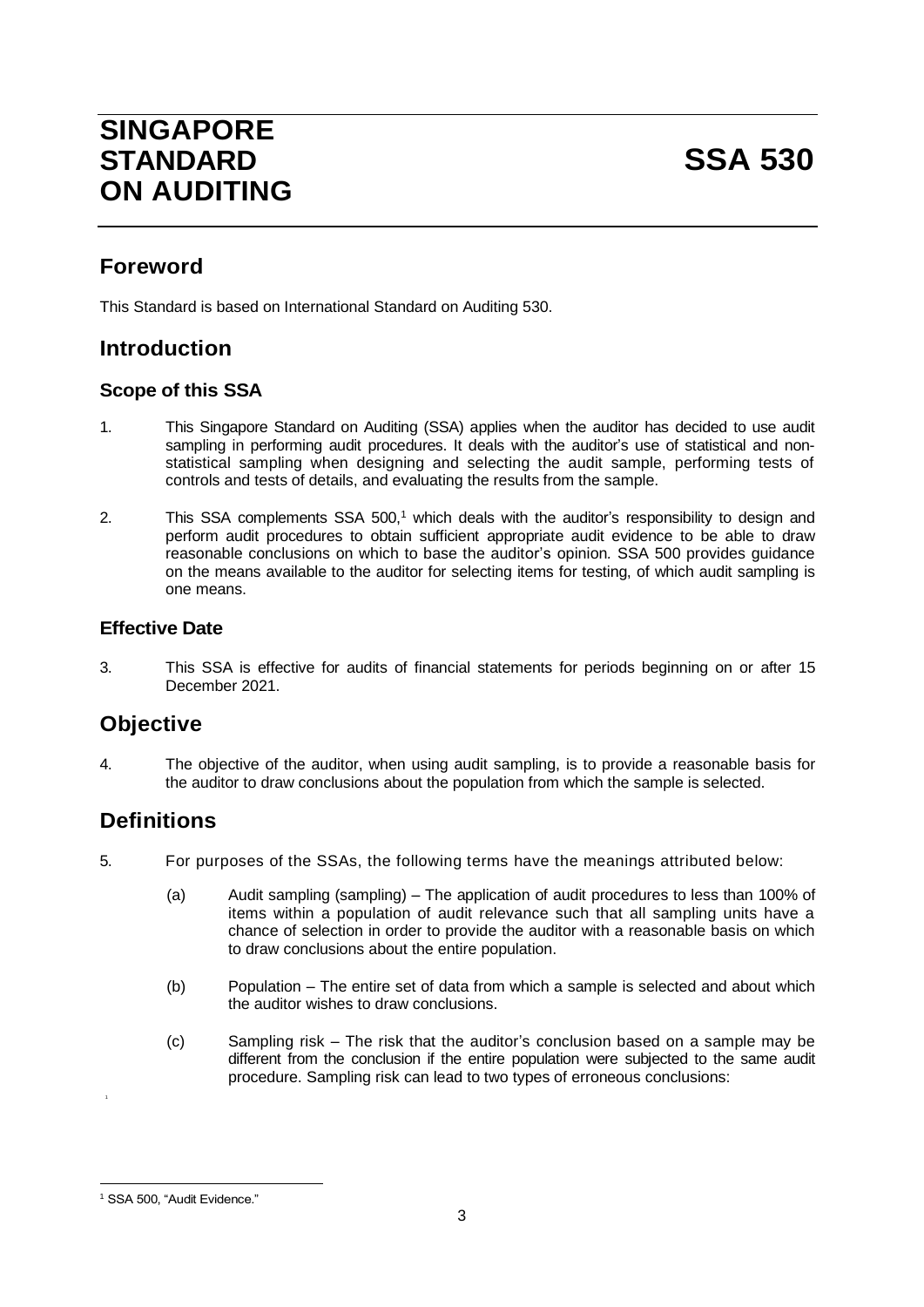- (i) In the case of a test of controls, that controls are more effective than they actually are, or in the case of a test of details, that a material misstatement does not exist when in fact it does. The auditor is primarily concerned with this type of erroneous conclusion because it affects audit effectiveness and is more likely to lead to an inappropriate audit opinion.
- (ii) In the case of a test of controls, that controls are less effective than they actually are, or in the case of a test of details, that a material misstatement exists when in fact it does not. This type of erroneous conclusion affects audit efficiency as it would usually lead to additional work to establish that initial conclusions were incorrect.
- (d) Non-sampling risk The risk that the auditor reaches an erroneous conclusion for any reason not related to sampling risk. (Ref: Para A1)
- $(e)$  (Anomaly A misstatement or deviation that is demonstrably not representative of misstatements or deviations in a population.
- (f) Sampling unit The individual items constituting a population. (Ref: Para A2)
- (g) Statistical sampling An approach to sampling that has the following characteristics:
	- (i) Random selection of the sample items; and
	- (ii) The use of probability theory to evaluate sample results, including measurement of sampling risk.

A sampling approach that does not have characteristics (i) and (ii) is considered nonstatistical sampling.

- (h) Stratification The process of dividing a population into sub-populations, each of which is a group of sampling units which have similar characteristics (often monetary value).
- (i) Tolerable misstatement A monetary amount set by the auditor in respect of which the auditor seeks to obtain an appropriate level of assurance that the monetary amount set by the auditor is not exceeded by the actual misstatement in the population. (Ref: Para A3)
- (j) Tolerable rate of deviation A rate of deviation from prescribed internal control procedures set by the auditor in respect of which the auditor seeks to obtain an appropriate level of assurance that the rate of deviation set by the auditor is not exceeded by the actual rate of deviation in the population.

### **Requirements**

#### **Sample Design, Size and Selection of Items for Testing**

- 6. When designing an audit sample, the auditor shall consider the purpose of the audit procedure and the characteristics of the population from which the sample will be drawn. (Ref: Para. A4-A9)
- 7. The auditor shall determine a sample size sufficient to reduce sampling risk to an acceptably low level. (Ref: Para. A10-A11)
- 8. The auditor shall select items for the sample in such a way that each sampling unit in the population has a chance of selection. (Ref: Para. A12-A13)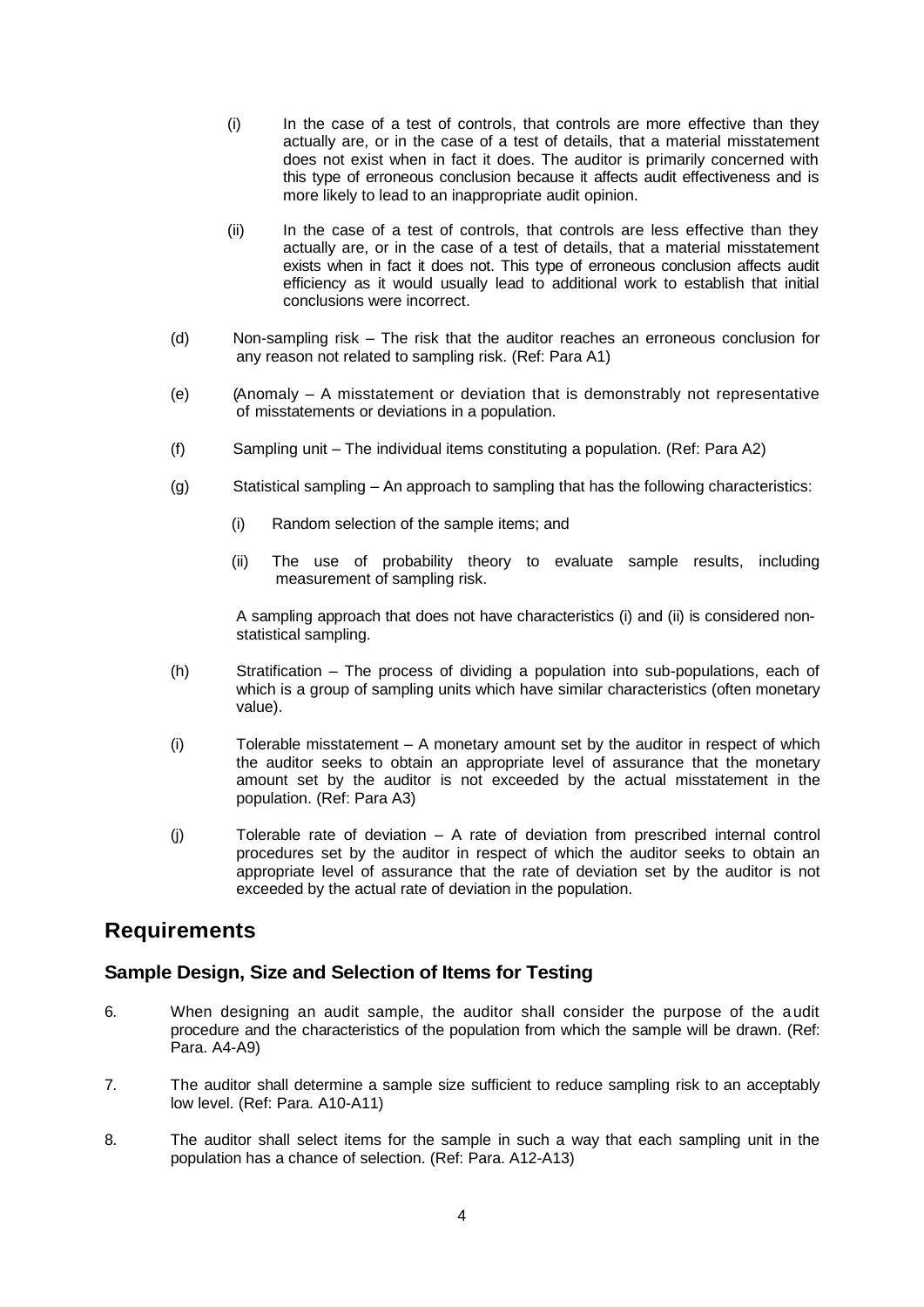#### **Performing Audit Procedures**

- 9. The auditor shall perform audit procedures, appropriate to the purpose, on each item selected.
- 10. If the audit procedure is not applicable to the selected item, the auditor shall perform the procedure on a replacement item. (Ref: Para. A14)
- 11. If the auditor is unable to apply the designed audit procedures, or suitable alternative procedures, to a selected item, the auditor shall treat that item as a deviation from the prescribed control, in the case of tests of controls, or a misstatement, in the case of tests of details. (Ref: Para. A15-A16)

#### **Nature and Cause of Deviations and Misstatements**

- 12. The auditor shall investigate the nature and cause of any deviations or misstatements identified, and evaluate their possible effect on the purpose of the audit procedure and on other areas of the audit. (Ref: Para. A17)
- 13. In the extremely rare circumstances when the auditor considers a misstatement or deviation discovered in a sample to be an anomaly, the auditor shall obtain a high degree of certainty that such misstatement or deviation is not representative of the population. The auditor shall obtain this degree of certainty by performing additional audit procedures to obtain sufficient appropriate audit evidence that the misstatement or deviation does not affect the remainder of the population.

#### **Projecting Misstatements**

14. For tests of details, the auditor shall project misstatements found in the sample to the population. (Ref: Para. A18-A20)

#### **Evaluating Results of Audit Sampling**

- 15. The auditor shall evaluate:
	- (a) The results of the sample; and (Ref: Para. A21-A22)
	- (b) Whether the use of audit sampling has provided a reasonable basis for conclusions about the population that has been tested. (Ref: Para. A23)

# **Application and Other Explanatory Material Definitions**

*Non-Sampling Risk* (Ref: Para. 5(d))

A1. Examples of non-sampling risk include use of inappropriate audit procedures, or misinterpretation of audit evidence and failure to recognize a misstatement or deviation.

\*\*\*

#### *Sampling Unit* (Ref: Para. 5(f))

A2. The sampling units might be physical items (for example, checks listed on deposit slips, credit entries on bank statements, sales invoices or debtors' balances) or monetary units.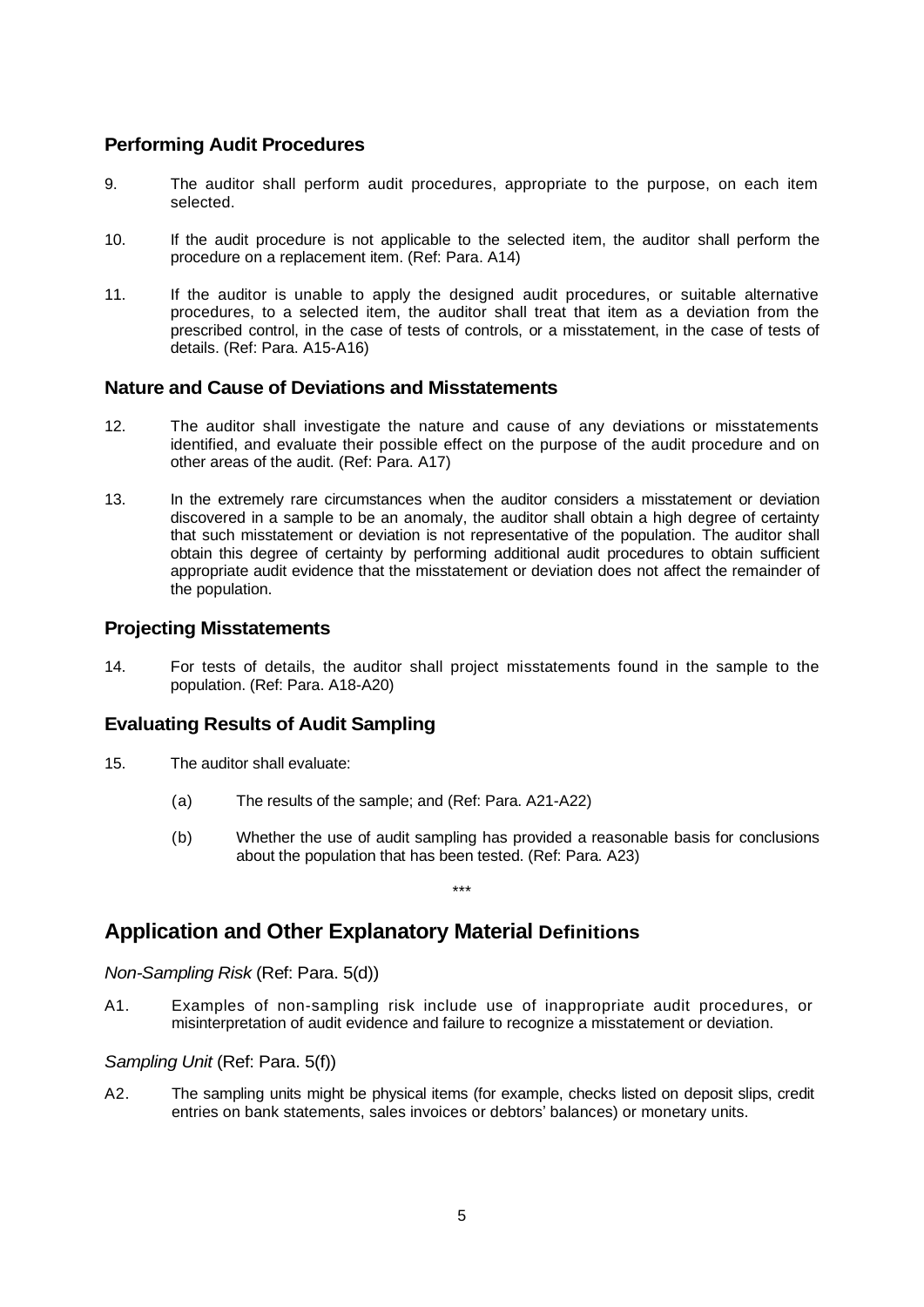#### *Tolerable Misstatement* (Ref: Para. 5(i))

A3. When designing a sample, the auditor determines tolerable misstatement in order to address the risk that the aggregate of individually immaterial misstatements may cause the financial statements to be materially misstated and provide a margin for possible undetected misstatements. Tolerable misstatement is the application of performance materiality, as defined in SSA 320, $2$  to a particular sampling procedure. Tolerable misstatement may be the same amount or an amount lower than performance materiality.

#### **Sample Design, Size and Selection of Items for Testing**

#### *Sample Design (Ref: Para. 6)*

- A4. Audit sampling enables the auditor to obtain and evaluate audit evidence about some characteristic of the items selected in order to form or assist in forming a conclusion concerning the population from which the sample is drawn. Audit sampling can be applied using either non-statistical or statistical sampling approaches.
- A5. When designing an audit sample, the auditor's consideration includes the specific purpose to be achieved and the combination of audit procedures that is likely to best achieve that purpose. Consideration of the nature of the audit evidence sought and possible deviation or misstatement conditions or other characteristics relating to that audit evidence will assist the auditor in defining what constitutes a deviation or misstatement and what population to use for sampling. In fulfilling the requirement of paragraph 10 of SSA 500, when performing audit sampling, the auditor performs audit procedures to obtain evidence that the population from which the audit sample is drawn is complete.
- A6. The auditor's consideration of the purpose of the audit procedure, as required by paragraph 6, includes a clear understanding of what constitutes a deviation or misstatement so that all, and only those, conditions that are relevant to the purpose of the audit procedure are included in the evaluation of deviations or projection of misstatements. For example, in a test of details relating to the existence of accounts receivable, such as confirmation, payments made by the customer before the confirmation date but received shortly after that date by the client, are not considered a misstatement. Also, a misposting between customer accounts does not affect the total accounts receivable balance. Therefore, it may not be appropriate to consider this a misstatement in evaluating the sample results of this particular audit procedure, even though it may have an important effect on other areas of the audit, such as the assessment of the risk of fraud or the adequacy of the allowance for doubtful accounts.
- A7. In considering the characteristics of a population, for tests of controls, the auditor makes an assessment of the expected rate of deviation based on the auditor's understanding of controls or on the examination of a small number of items from the population. This assessment is made in order to design an audit sample and to determine sample size. For example, if the expected rate of deviation is unacceptably high, the auditor will normally decide not to perform tests of controls. Similarly, for tests of details, the auditor makes an assessment of the expected misstatement in the population. If the expected misstatement is high, 100% examination or use of a large sample size may be appropriate when performing tests of details.
- A8. In considering the characteristics of the population from which the sample will be drawn, the auditor may determine that stratification or value-weighted selection is appropriate. Appendix 1 provides further discussion on stratification and value-weighted selection.
- A9. The decision whether to use a statistical or non-statistical sampling approach is a matter for the auditor's judgment; however, sample size is not a valid criterion to distinguish between statistical and non-statistical approaches.

<sup>2</sup> SSA 320 (Revised and Redrafted), "Materiality in Planning and Performing an Audit," paragraph 9.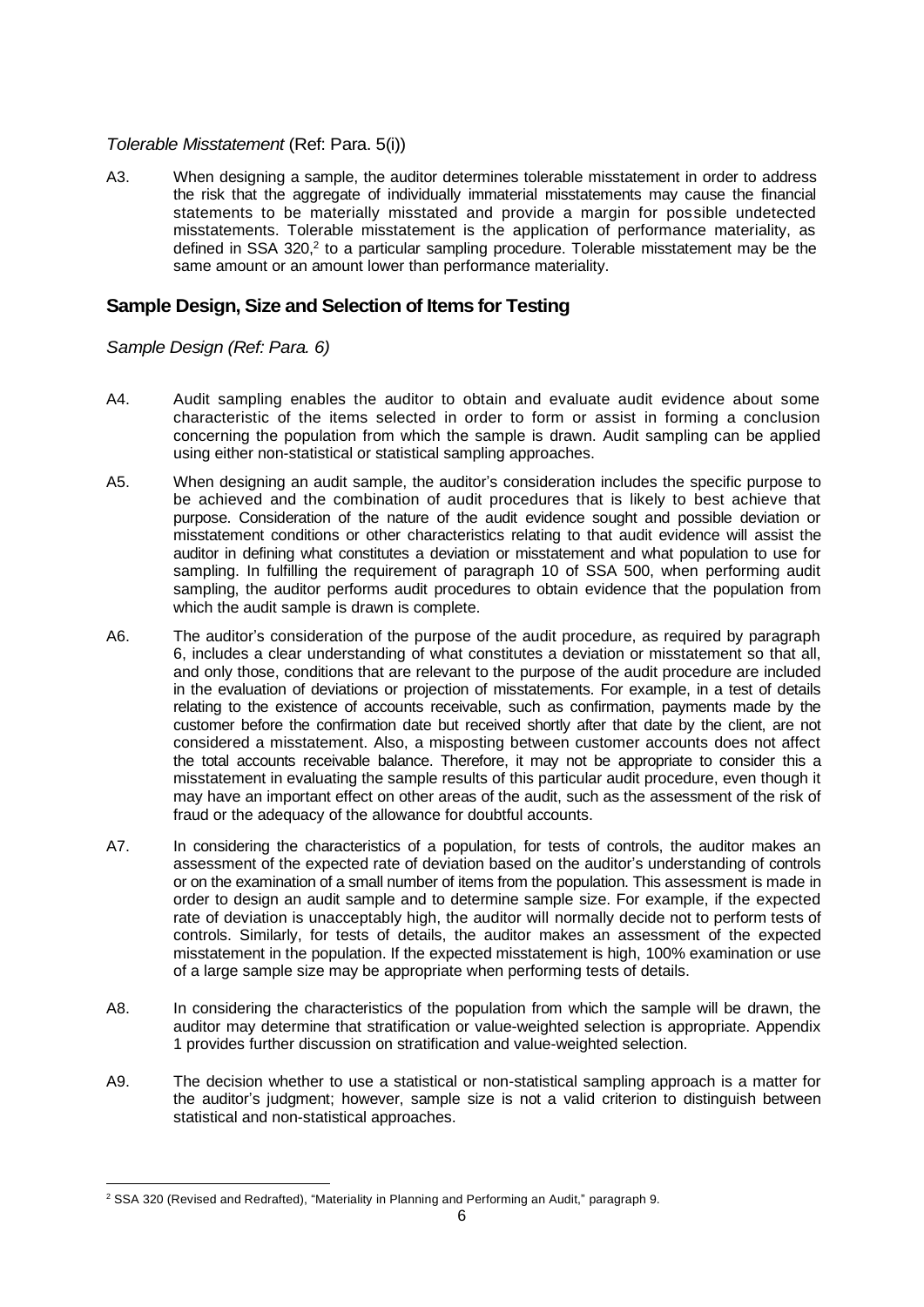#### *Sample Size* (Ref: Para. 7)

- A10. The level of sampling risk that the auditor is willing to accept affects the sample size required. The lower the risk the auditor is willing to accept, the greater the sample size will need to be.
- A11. The sample size can be determined by the application of a statistically-based formula or through the exercise of professional judgment. Appendices 2 and 3 indicate the influences that various factors typically have on the determination of sample size. When circumstances are similar, the effect on sample size of factors such as those identified in Appendices 2 and 3 will be similar regardless of whether a statistical or non-statistical approach is chosen.

#### *Selection of Items for Testing* (Ref: Para. 8)

- A12. With statistical sampling, sample items are selected in a way that each sampling unit has a known probability of being selected. With non-statistical sampling, judgment is used to select sample items. Because the purpose of sampling is to provide a reasonable basis for the auditor to draw conclusions about the population from which the sample is selected, it is important that the auditor selects a representative sample, so that bias is avoided, by choosing sample items which have characteristics typical of the population.
- A13. The principal methods of selecting samples are the use of random selection, systematic selection and haphazard selection. Each of these methods is discussed in Appendix 4.

#### **Performing Audit Procedures** (Ref: Para. 10-11)

- A14. An example of when it is necessary to perform the procedure on a replacement item is when a voided check is selected while testing for evidence of payment authorization. If the auditor is satisfied that the check has been properly voided such that it does not constitute a deviation, an appropriately chosen replacement is examined.
- A15. An example of when the auditor is unable to apply the designed audit procedures to a selected item is when documentation relating to that item has been lost.
- A16. An example of a suitable alternative procedure might be the examination of subsequent cash receipts together with evidence of their source and the items they are intended to settle when no reply has been received in response to a positive confirmation request.

#### **Nature and Cause of Deviations and Misstatements** (Ref: Para. 12)

A17. In analyzing the deviations and misstatements identified, the auditor may observe that many have a common feature, for example, type of transaction, location, product line or period of time. In such circumstances, the auditor may decide to identify all items in the population that possess the common feature, and extend audit procedures to those items. In addition, such deviations or misstatements may be intentional, and may indicate the possibility of fraud.

#### **Projecting Misstatements** (Ref: Para. 14)

- A18. The auditor is required to project misstatements for the population to obtain a broad view of the scale of misstatement but this projection may not be sufficient to determine an amount to be recorded.
- A19. When a misstatement has been established as an anomaly, it may be excluded when projecting misstatements to the population. However, the effect of any such misstatement, if uncorrected, still needs to be considered in addition to the projection of the non-anomalous misstatements.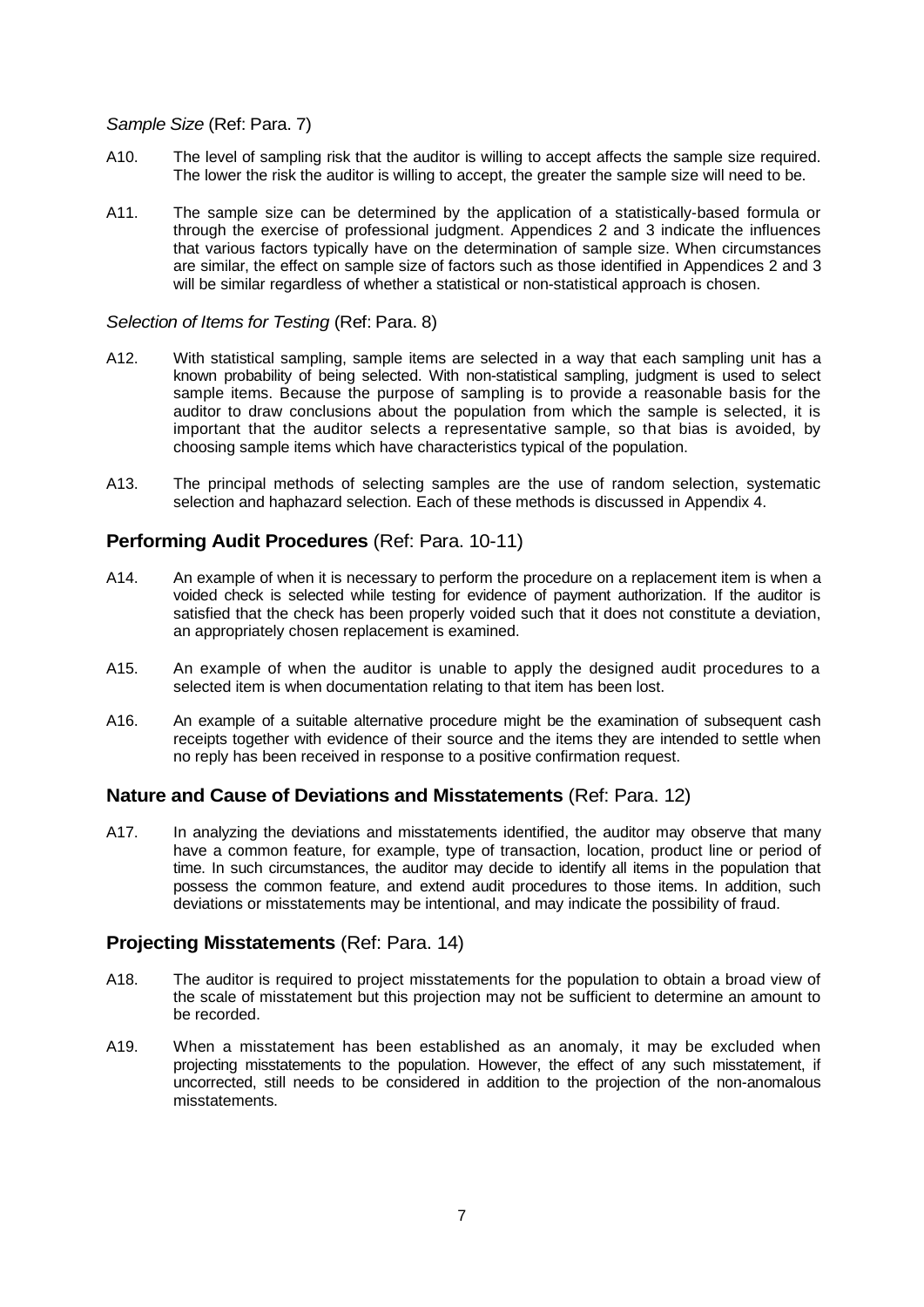A20. For tests of controls, no explicit projection of deviations is necessary since the sample deviation rate is also the projected deviation rate for the population as a whole. SSA 330<sup>3</sup> provides guidance when deviations from controls upon which the auditor intends to rely are detected.

#### **Evaluating Results of Audit Sampling** (Ref: Para. 15)

- A21. For tests of controls, an unexpectedly high sample deviation rate may lead to an increase in the assessed risk of material misstatement, unless further audit evidence substantiating the initial assessment is obtained. For tests of details, an unexpectedly high misstatement amount in a sample may cause the auditor to believe that a class of transactions or account balance is materially misstated, in the absence of further audit evidence that no material misstatement exists.
- A22. In the case of tests of details, the projected misstatement plus anomalous misstatement, if any, is the auditor's best estimate of misstatement in the population. When the projected misstatement plus anomalous misstatement, if any, exceeds tolerable misstatement, the sample does not provide a reasonable basis for conclusions about the population that has been tested. The closer the projected misstatement plus anomalous misstatement is to tolerable misstatement, the more likely that actual misstatement in the population may exceed tolerable misstatement. Also if the projected misstatement is greater than the auditor's expectations of misstatement used to determine the sample size, the auditor may conclude that there is an unacceptable sampling risk that the actual misstatement in the population exceeds the tolerable misstatement. Considering the results of other audit procedures helps the auditor to assess the risk that actual misstatement in the population exceeds tolerable misstatement, and the risk may be reduced if additional audit evidence is obtained.
- A23. If the auditor concludes that audit sampling has not provided a reasonable basis for conclusions about the population that has been tested, the auditor may:
	- Request management to investigate misstatements that have been identified and the potential for further misstatements and to make any necessary adjustments; or
	- Tailor the nature, timing and extent of those further audit procedures to best achieve the required assurance. For example, in the case of tests of controls, the auditor might extend the sample size, test an alternative control or modify related substantive procedures.

<sup>&</sup>lt;sup>3</sup> SSA 330, "The Auditor's Responses to Assessed Risks", paragraph 17.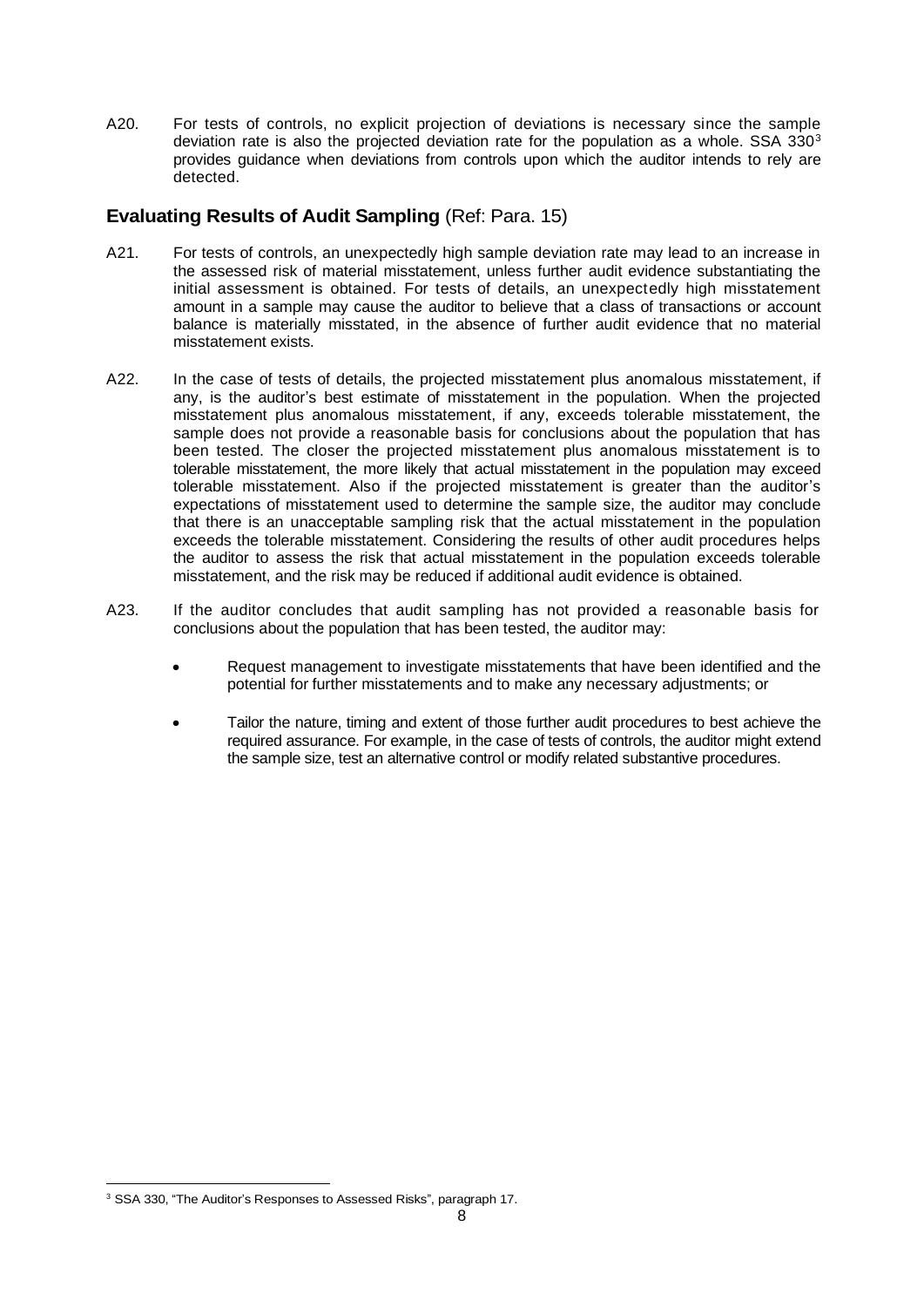### **Stratification and Value-Weighted Selection**

In considering the characteristics of the population from which the sample will be drawn, the auditor may determine that stratification or value-weighted selection is appropriate. This Appendix provides guidance to the auditor on the use of stratification and value-weighted sampling techniques.

#### **Stratification**

- 1. Audit efficiency may be improved if the auditor stratifies a population by dividing it into discrete sub-populations which have an identifying characteristic. The objective of stratification is to reduce the variability of items within each stratum and therefore allow sample size to be reduced without increasing sampling risk.
- 2. When performing tests of details, the population is often stratified by monetary value. This allows greater audit effort to be directed to the larger value items, as these items may contain the greatest potential misstatement in terms of overstatement. Similarly, a population may be stratified according to a particular characteristic that indicates a higher risk of misstatement, for example, when testing the allowance for doubtful accounts in the valuation of accounts receivable, balances may be stratified by age.
- 3. The results of audit procedures applied to a sample of items within a stratum can only be projected to the items that make up that stratum. To draw a conclusion on the entire population, the auditor will need to consider the risk of material misstatement in relation to whatever other strata make up the entire population. For example, 20% of the items in a population may make up 90% of the value of an account balance. The auditor may decide to examine a sample of these items. The auditor evaluates the results of this sample and reaches a conclusion on the 90% of value separately from the remaining 10% (on which a further sample or other means of gathering audit evidence will be used, or which may be considered immaterial).
- 4. If a class of transactions or account balance has been divided into strata, the misstatement is projected for each stratum separately. Projected misstatements for each stratum are then combined when considering the possible effect of misstatements on the total class of transactions or account balance.

#### **Value-Weighted Selection**

5. When performing tests of details it may be efficient to identify the sampling unit as the individual monetary units that make up the population. Having selected specific monetary units from within the population, for example, the accounts receivable balance, the auditor may then examine the particular items, for example, individual balances, that contain those monetary units. One benefit of this approach to defining the sampling unit is that audit effort is directed to the larger value items because they have a greater chance of selection, and can result in smaller sample sizes. This approach may be used in conjunction with the systematic method of sample selection (described in Appendix 4) and is most efficient when selecting items using random selection.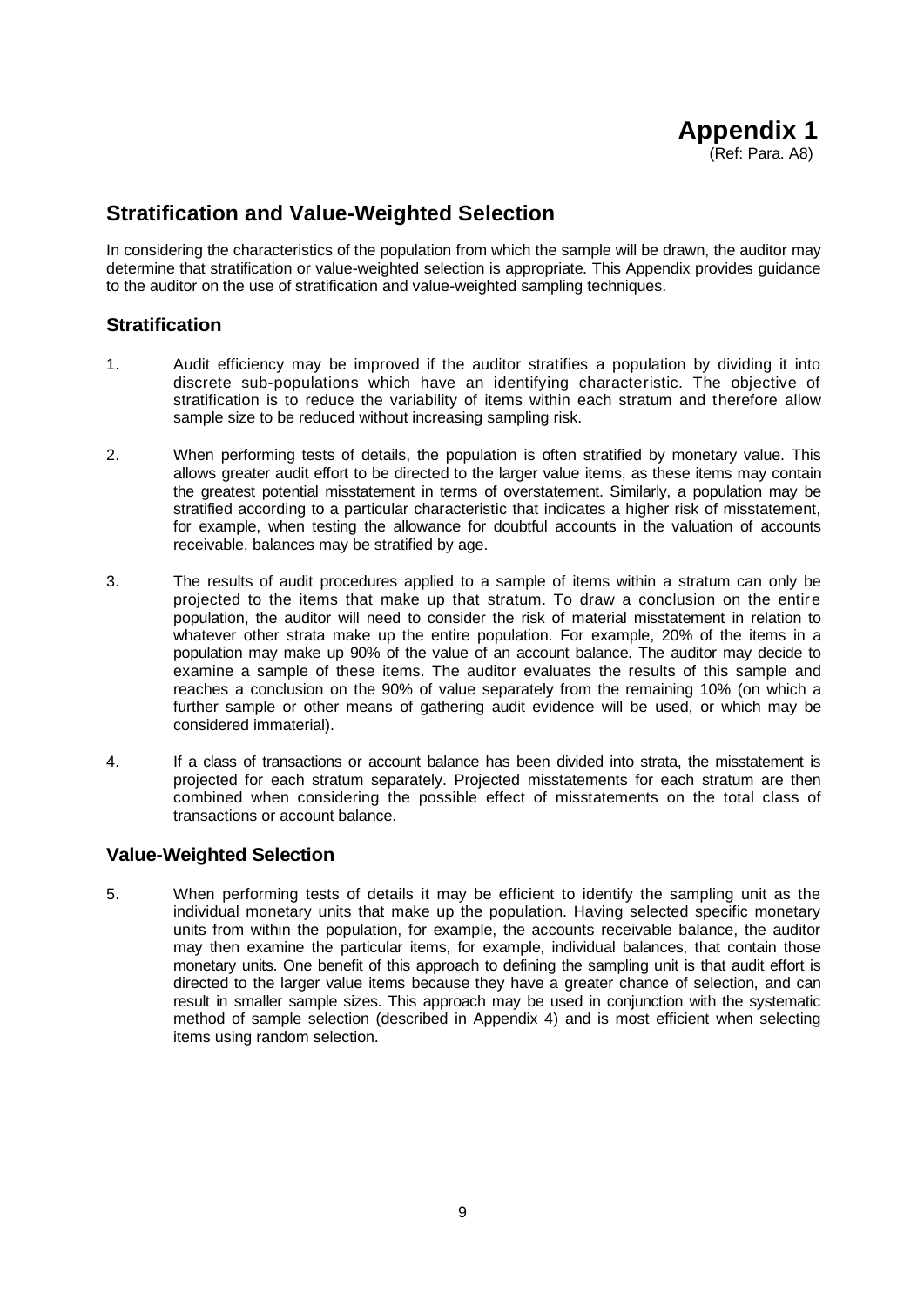# **Examples of Factors Influencing Sample Size for Tests of Controls**

The following are factors that the auditor may consider when determining the sample size for tests of controls. These factors, which need to be considered together, assume the auditor does not modify the nature or timing of tests of controls or otherwise modify the approach to substantive procedures in response to assessed risks.

|                  | <b>FACTOR</b>                                                                                                                                            | <b>EFFECT ON</b><br><b>SAMPLE SIZE</b> |                                                                                                                                                                                                                                                                                                                                                                                                                                                                                                                                                                                                                                                                                                                                                              |
|------------------|----------------------------------------------------------------------------------------------------------------------------------------------------------|----------------------------------------|--------------------------------------------------------------------------------------------------------------------------------------------------------------------------------------------------------------------------------------------------------------------------------------------------------------------------------------------------------------------------------------------------------------------------------------------------------------------------------------------------------------------------------------------------------------------------------------------------------------------------------------------------------------------------------------------------------------------------------------------------------------|
| 1.               | An increase in the extent<br>to which the auditor's risk<br>assessment takes into<br>account plans to test the<br>operating effectiveness<br>of controls | Increase                               | The more assurance the auditor intends to obtain<br>from the operating effectiveness of controls, the<br>lower the auditor's assessment of the risk of<br>material misstatement will be, and the larger the<br>sample size will need to be. When the auditor's<br>assessment of the risk of material misstatement at<br>the assertion level includes an expectation of the<br>operating effectiveness of controls, the auditor is<br>required to perform tests of controls. Other things<br>being equal, the greater the reliance the auditor<br>places on the operating effectiveness of controls in<br>the risk assessment, the greater is the extent of the<br>auditor's tests of controls (and therefore, the sample<br>size is increased).              |
| $\overline{2}$ . | An increase in the<br>tolerable rate of<br>deviation                                                                                                     | Decrease                               | The lower the tolerable rate of deviation, the larger<br>the sample size needs to be.                                                                                                                                                                                                                                                                                                                                                                                                                                                                                                                                                                                                                                                                        |
| 3.               | An increase in the<br>expected rate of<br>deviation of the<br>population to be tested                                                                    | Increase                               | The higher the expected rate of deviation, the larger<br>the sample size needs to be so that the auditor is in<br>a position to make a reasonable estimate of the<br>actual rate of deviation. Factors relevant to the<br>auditor's consideration of the expected rate of<br>deviation include the auditor's understanding of the<br>business (in particular, risk assessment procedures<br>undertaken to obtain an understanding of internal<br>control), changes in personnel or in internal control,<br>the results of audit procedures applied in prior<br>periods and the results of other audit procedures.<br>High expected control deviation rates ordinarily<br>warrant little, if any, reduction of the assessed risk of<br>material misstatement. |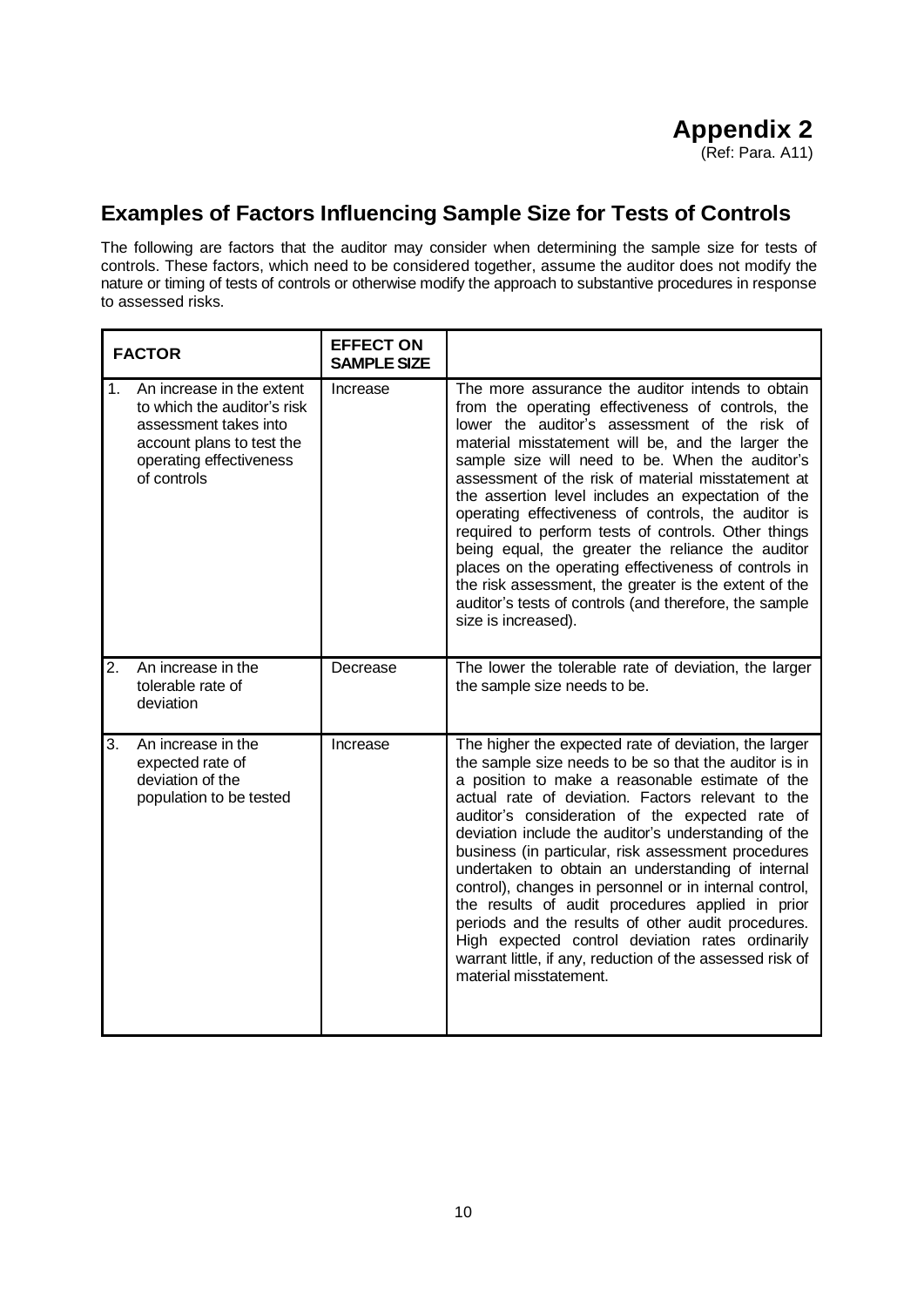| 4. | An increase in the<br>auditor's desired level of<br>assurance that the<br>tolerable rate of deviation<br>is not exceeded by the<br>actual rate of deviation in<br>the population | Increase             | The greater the level of assurance that the auditor<br>desires that the results of the sample are in fact<br>indicative of the actual incidence of deviation in the<br>population, the larger the sample size needs to be.                                     |
|----|----------------------------------------------------------------------------------------------------------------------------------------------------------------------------------|----------------------|----------------------------------------------------------------------------------------------------------------------------------------------------------------------------------------------------------------------------------------------------------------|
| 5. | An increase in the<br>number of sampling units<br>in the population                                                                                                              | Negligible<br>effect | For large populations, the actual size of the<br>population has little, if any, effect on sample size.<br>For small populations however, audit sampling may<br>not be as efficient as alternative means of obtaining<br>sufficient appropriate audit evidence. |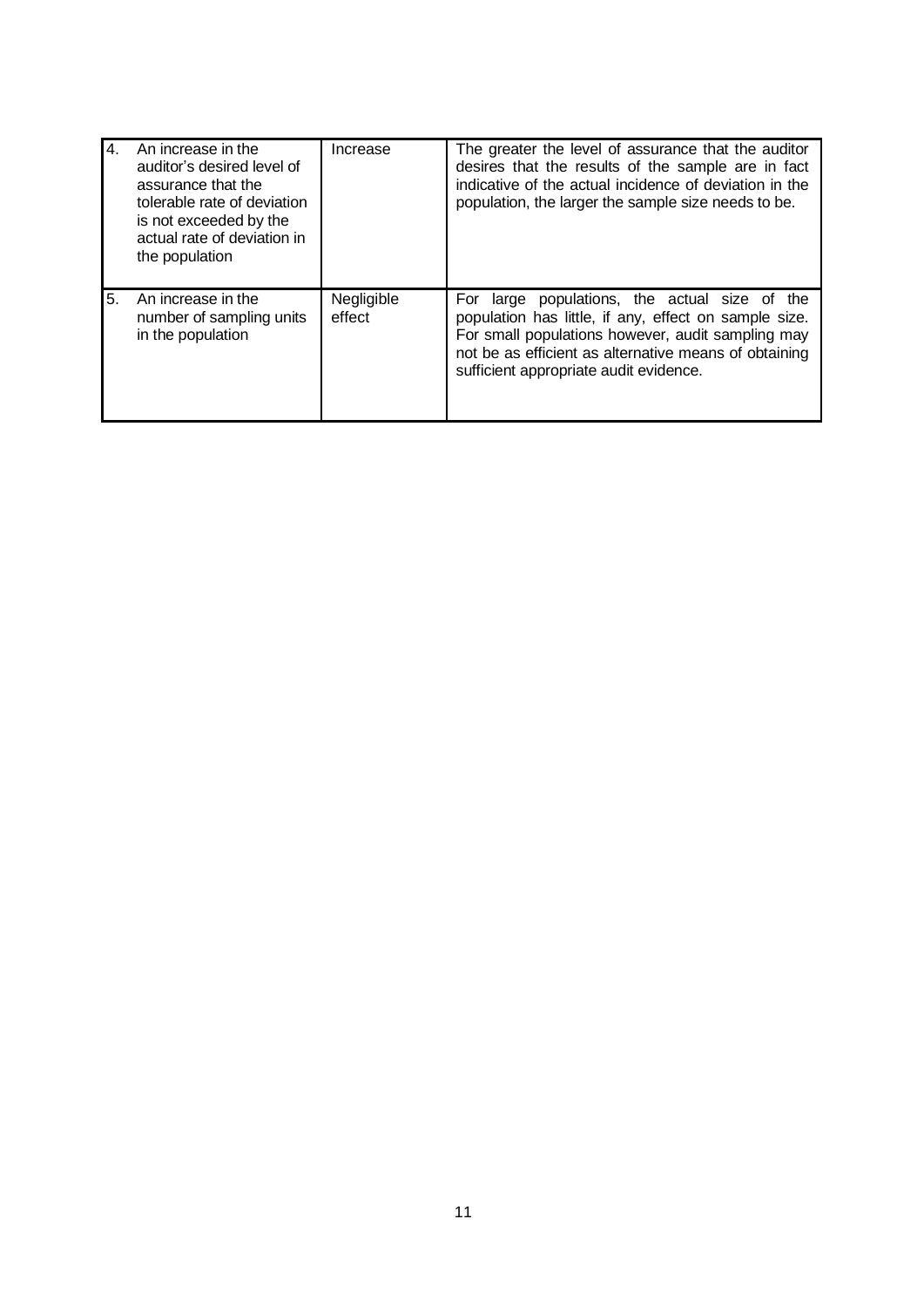# **Examples of Factors Influencing Sample Size for Tests of Details**

The following are factors that the auditor may consider when determining the sample size for tests of details. These factors, which need to be considered together, assume the auditor does not modify the approach to tests of controls or otherwise modify the nature or timing of substantive procedures in response to the assessed risks.

| <b>FACTOR</b>                                                                                                                                                  | <b>EFFECT ON</b><br><b>SAMPLE SIZE</b> |                                                                                                                                                                                                                                                                                                                                                                                                                                                                                                                                                                                                                                                                                                                                                                                                            |
|----------------------------------------------------------------------------------------------------------------------------------------------------------------|----------------------------------------|------------------------------------------------------------------------------------------------------------------------------------------------------------------------------------------------------------------------------------------------------------------------------------------------------------------------------------------------------------------------------------------------------------------------------------------------------------------------------------------------------------------------------------------------------------------------------------------------------------------------------------------------------------------------------------------------------------------------------------------------------------------------------------------------------------|
| 1. An increase in the auditor's<br>assessment of the risk of<br>material misstatement                                                                          | Increase                               | The higher the auditor's assessment of the risk of<br>material misstatement, the larger the sample size<br>needs to be. The auditor's assessment of the risk of<br>material misstatement is affected by inherent risk and<br>control risk. For example, if the auditor does not<br>perform tests<br>of<br>controls, the auditor's<br>risk<br>assessment cannot be reduced for the effective<br>operation of internal controls with respect to the<br>particular assertion. Therefore, in order to reduce<br>audit risk to an acceptably low level, the auditor<br>needs a low detection risk and will rely more on<br>substantive procedures. The more audit evidence<br>that is obtained from tests of details (that is, the lower<br>the detection risk), the larger the sample size will<br>need to be. |
| 2. An increase in the use of<br>other substantive<br>procedures directed at the<br>same assertion                                                              | Decrease                               | The more the auditor is relying on other substantive<br>procedures (tests of details or substantive analytical<br>procedures) to reduce to an acceptable level the<br>detection risk regarding a particular population, the<br>less assurance the auditor will require from sampling<br>and, therefore, the smaller the sample size can be.                                                                                                                                                                                                                                                                                                                                                                                                                                                                |
| 3. An increase in the auditor's<br>desired level of assurance<br>that tolerable misstatement<br>is not exceeded by actual<br>misstatement in the<br>population | Increase                               | The greater the level of assurance that the auditor<br>requires that the results of the sample are in fact<br>indicative of the actual amount of misstatement in the<br>population, the larger the sample size needs to be.                                                                                                                                                                                                                                                                                                                                                                                                                                                                                                                                                                                |
| 4. An increase in tolerable<br>misstatement                                                                                                                    | Decrease                               | The lower the tolerable misstatement, the larger the<br>sample size needs to be.                                                                                                                                                                                                                                                                                                                                                                                                                                                                                                                                                                                                                                                                                                                           |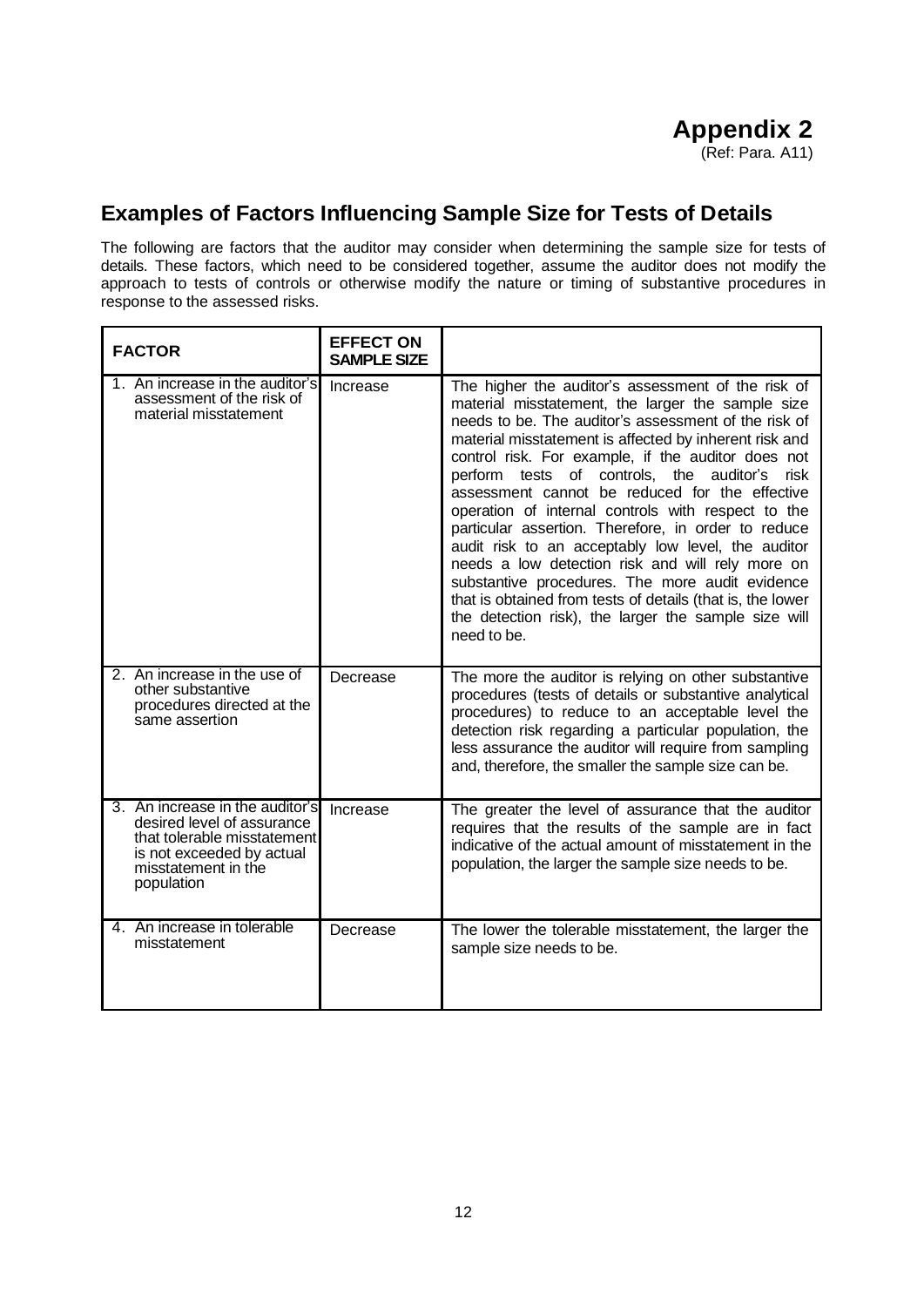# **Appendix 2**

|                                                                                                     |                      | (Ref: Para. A11)                                                                                                                                                                                                                                                                                                                                                                                                                                                                                                                                                                                                                               |
|-----------------------------------------------------------------------------------------------------|----------------------|------------------------------------------------------------------------------------------------------------------------------------------------------------------------------------------------------------------------------------------------------------------------------------------------------------------------------------------------------------------------------------------------------------------------------------------------------------------------------------------------------------------------------------------------------------------------------------------------------------------------------------------------|
| 5. An increase in the amount<br>of misstatement the auditor<br>expects to find in the<br>population | Increase             | The greater the amount of misstatement the auditor<br>expects to find in the population, the larger the<br>sample size needs to be in order to make a<br>reasonable estimate of the actual amount of<br>misstatement in the population. Factors relevant to<br>consideration<br>auditor's<br>of the<br>the<br>expected<br>misstatement amount include the extent to which<br>item values are determined subjectively, the results<br>of risk assessment procedures, the results of tests of<br>control, the results of audit procedures applied in prior<br>periods, and the results of other substantive<br>procedures.                       |
| 6. Stratification of the<br>population when<br>appropriate                                          | Decrease             | When there is a wide range (variability) in the<br>monetary size of items in the population, it may be<br>useful to stratify the population. When a population<br>can be appropriately stratified, the aggregate of the<br>sample sizes from the strata generally will be less<br>than the sample size that would have been required<br>to attain a given level of sampling risk, had one<br>sample been drawn from the whole population.                                                                                                                                                                                                      |
| 7. The number of sampling<br>units in the population                                                | Negligible<br>effect | For large populations, the actual size of the<br>population has little, if any, effect on sample size.<br>Thus, for small populations, audit sampling is often<br>not as efficient as alternative means of obtaining<br>sufficient appropriate audit evidence. (However,<br>when using monetary unit sampling, an increase in<br>the monetary value of the population increases<br>sample size, unless this is offset by a proportional<br>increase in materiality for the financial statements as<br>a whole (and, if applicable, materiality level or levels<br>for particular classes of transactions, account<br>balances or disclosures.) |